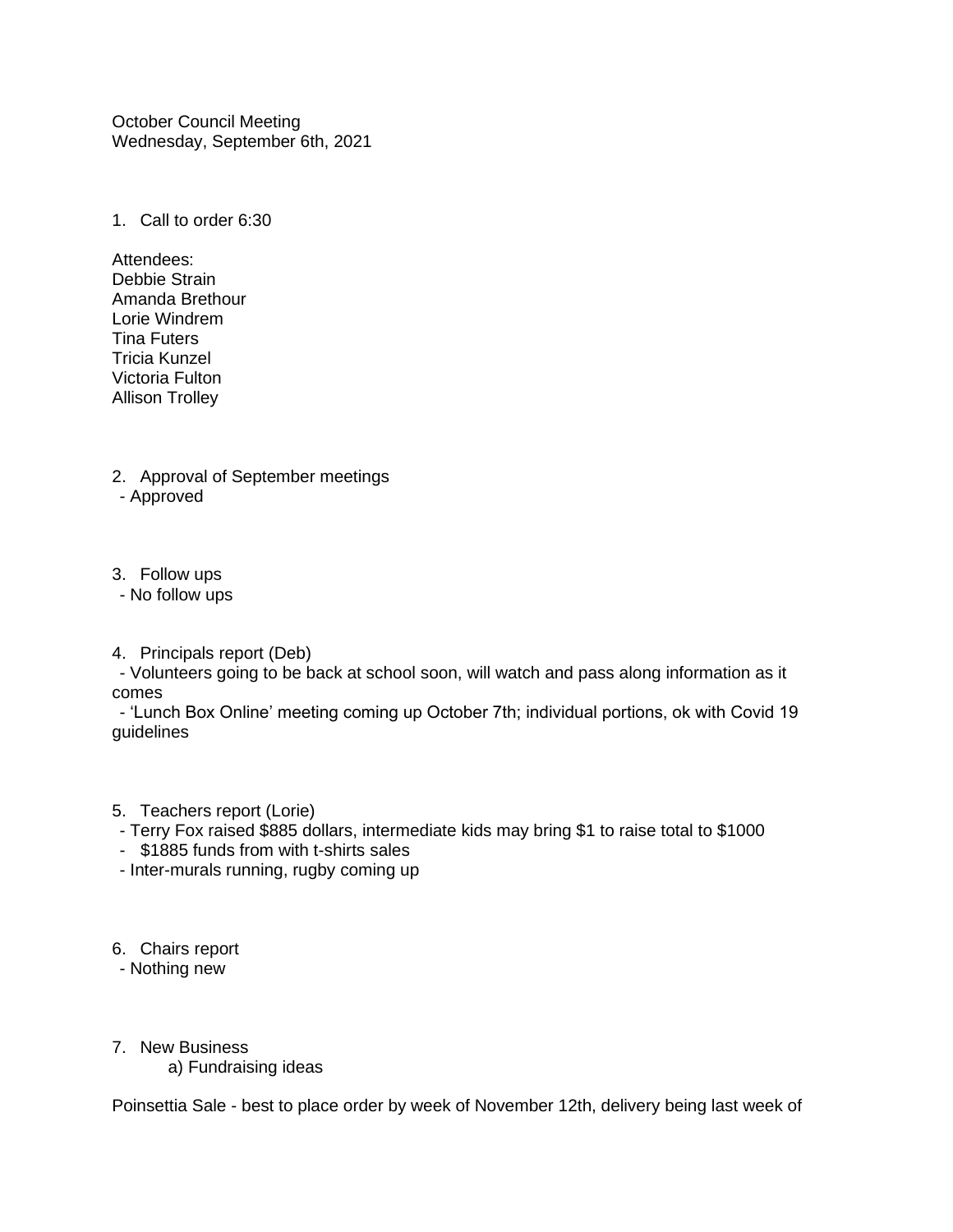November or the first week of December

Kernels Popcorn - starting soon and run until October 15th, be in before halloween \$2/bag - Run 2-3 times over the school year.

Make your own cookie kit?! - look into this further

Mables Labels - (\$125 profit so far this year) note on edsby in November

Seeds "Make it Sow"- 1500 profit last year- plan to run a spring fundraiser

- Ask other schools for ideas

- Look into Krispy Kreme and MacMillans frozen foods
- School clothing: quite a few inquiries

b)Goals

Festive Feast - set up outside last year, could use the gym this year \$5 dollars per child this year again - usually last week before Christmas holidays

Christmas parade (last year Dec 11) - start brainstorming Tentatively December 3 @ 1330

Jimmy the breakdancer?! Not yet allowed to come into school yet, possibly in the spring

John - free-zee and hot chocolate day

Halloween - individualized packages only - cupcakes?!

Fundraiser Goals: Kernels - \$1500 Poinsettias - \$1000 Make it Sow - \$1500 Labels - \$100 Clothing - let people know its only running once - \$250 Krispy Kreme - \$1000 MacMillans - will look into this

8. Treasurers report a) Budget for 2021/2022 school year

- \$13,000 to start this month with

- still no hot lunches (big profit), so need to be careful with money this year